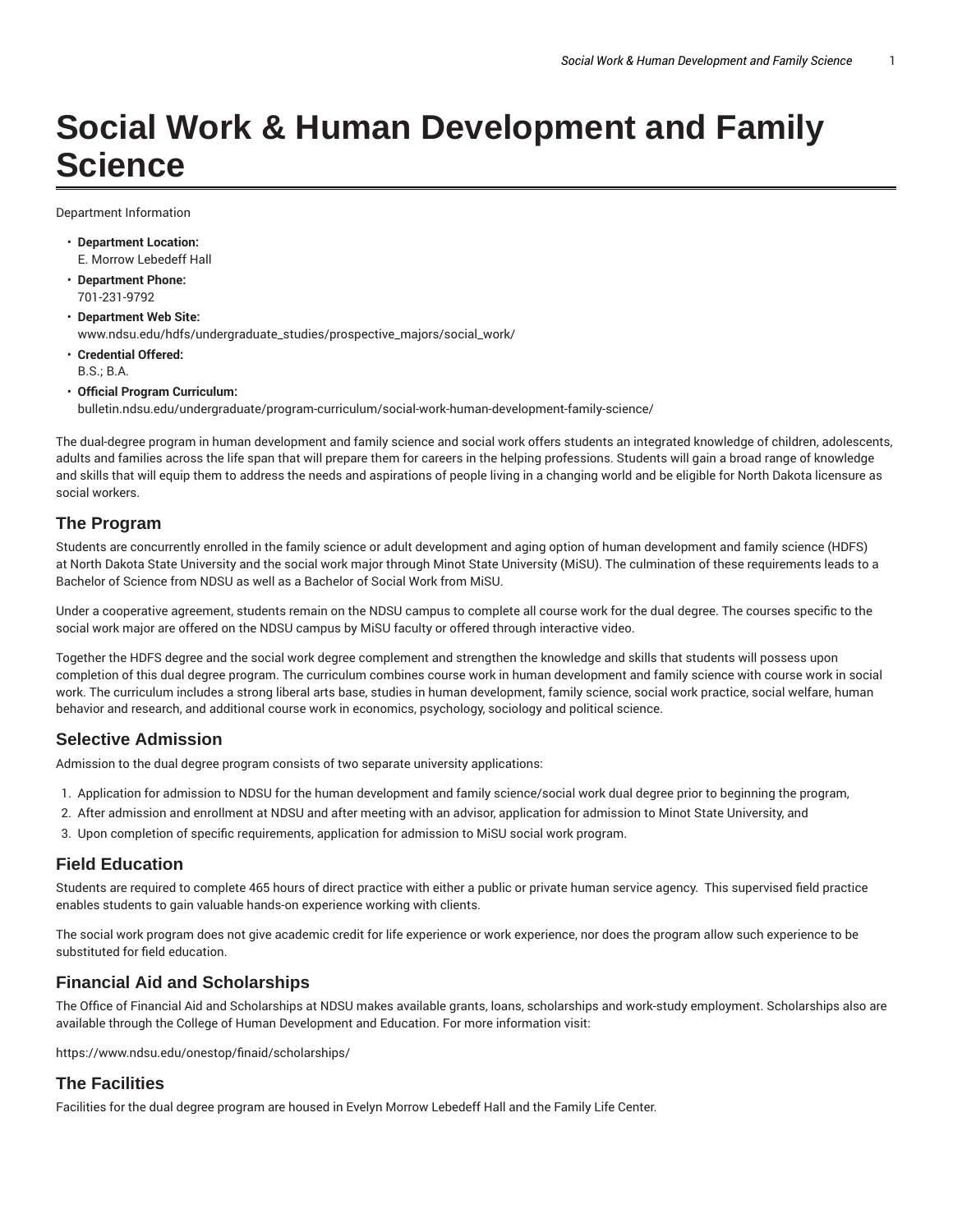## **Extra-Curricular Opportunities**

Students may enhance their involvement by participating in groups such as the HDFS Club and/or the Student Social Work Organization.

#### **Community Setting**

The Fargo-Moorhead metropolitan area offers a setting conducive to study. Students have the opportunity to work in a number of community institutions serving children and families.

#### **Accrediting Agency**

The social work program is accredited by:

The Council on Social Work Education

1701 Duke Street, Suite 200

Alexandria, VA 22314-3457

## **Plan of Study**

Please note this is a sample plan of study and not an official curriculum. Actual student schedules for each semester will vary depending on start year, education goals, applicable transfer credit, and course availability. Students are encouraged to work with their academic advisor on a regular basis to review degree progress and customize an individual plan of study.

| Freshman                                          |                       |                                                           |                |
|---------------------------------------------------|-----------------------|-----------------------------------------------------------|----------------|
| Fall                                              |                       | <b>Credits Spring</b>                                     | <b>Credits</b> |
| <b>HD&amp;E 189</b>                               |                       | 1 COMM 110                                                | 3              |
| <b>ENGL 110</b>                                   |                       | 4 ENGL 120                                                | 3              |
| <b>PSYC 111</b>                                   |                       | 3 POLS 115 or 215                                         | 3              |
| MATH <sup>*</sup>                                 |                       | 3 SOC 110                                                 | 3              |
| Science & Technology Gen Ed                       |                       | 3 HDFS 230                                                | 3              |
| <b>HDFS 242</b>                                   | 3                     |                                                           |                |
|                                                   | 17                    |                                                           | 15             |
| Sophomore                                         |                       |                                                           |                |
| Fall                                              |                       | <b>Credits Spring</b>                                     | <b>Credits</b> |
| BIOL 126, 111, 150, or 220                        |                       | 3 ECON 105, 201, or 202                                   | 3              |
| BIOL 126L, 111L, 150L, or 220L                    |                       | 1 PHIL 215 or 101                                         | 3              |
| <b>PSYC 212</b>                                   |                       | 3 HDFS option course**                                    | 3              |
| SWK 250: Interpersonal Skills                     |                       | 3 SWK 330: Human Behavior                                 | 3              |
| SWK 256: Development of Social<br>Welfare         |                       | 3 SWK 335: Methods I - Individuals                        | 3              |
| <b>HDFS 250</b>                                   |                       | 3 CSCI 114                                                | 3              |
|                                                   | 16                    |                                                           | 18             |
| Junior                                            |                       |                                                           |                |
| Fall                                              | <b>Credits Spring</b> |                                                           | <b>Credits</b> |
| <b>PSYC 270</b>                                   |                       | 3 HD&E 320                                                | $\mathbf{1}$   |
| HDFS 300-400 level elective                       |                       | 3 STAT 330                                                | 3              |
| HDFS 275 Diversity and<br>Multiculturalism        |                       | 3 HDFS option course                                      | 3              |
| Humanities/Fine Arts                              |                       | 3 HDFS Elective                                           | 3              |
| SWK 331: Family Dynamics                          |                       | 3 SWK 426: Methods II - Groups                            | 3              |
| SWK 430: Diversity, Oppression &<br>Social Change |                       | 3 SWK 429 Interprofessional<br><b>Healthcare Practice</b> | 3              |